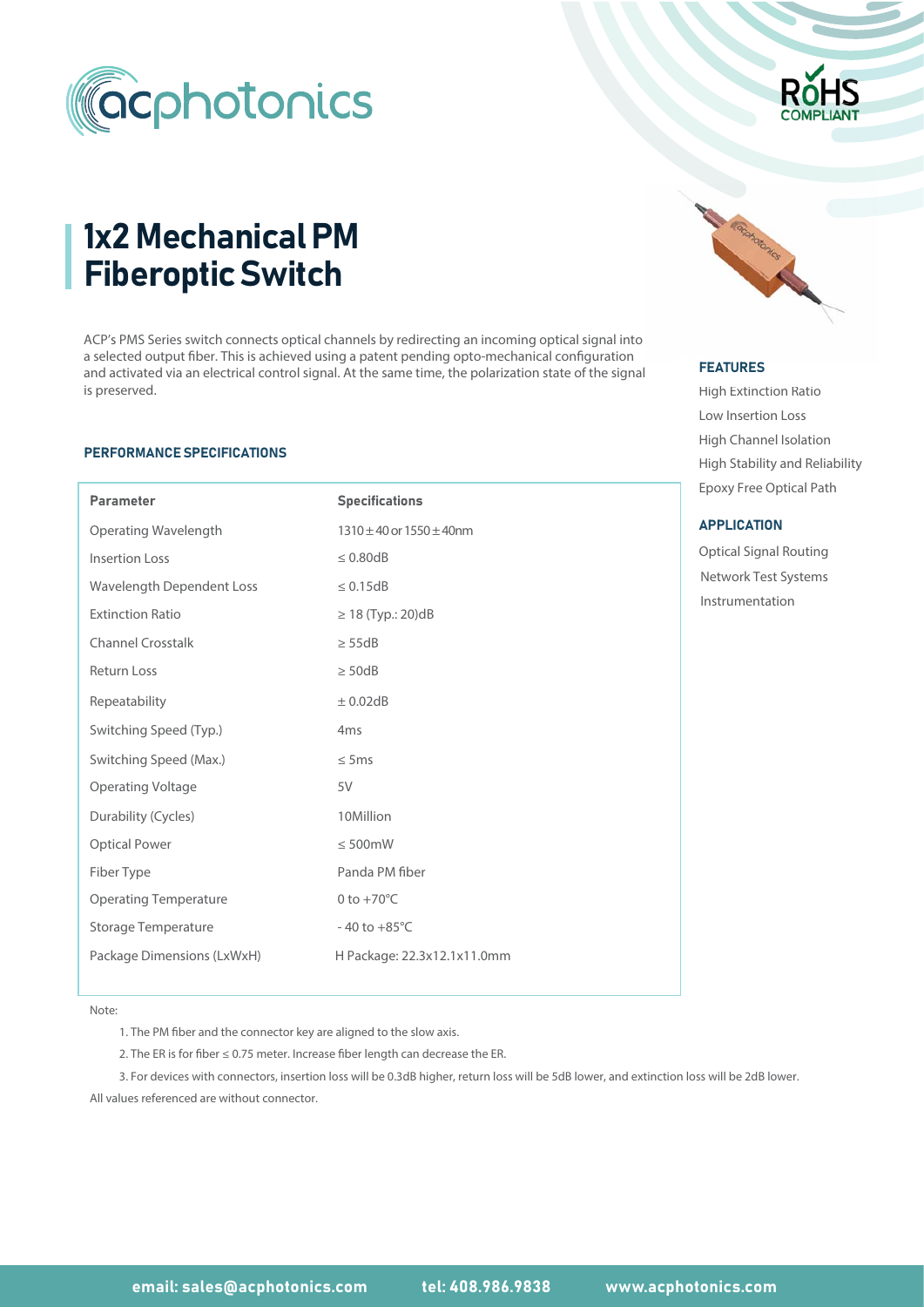





# MECHANICAL DIMENSIONS

H Package





PORT CONFIGURATIONS